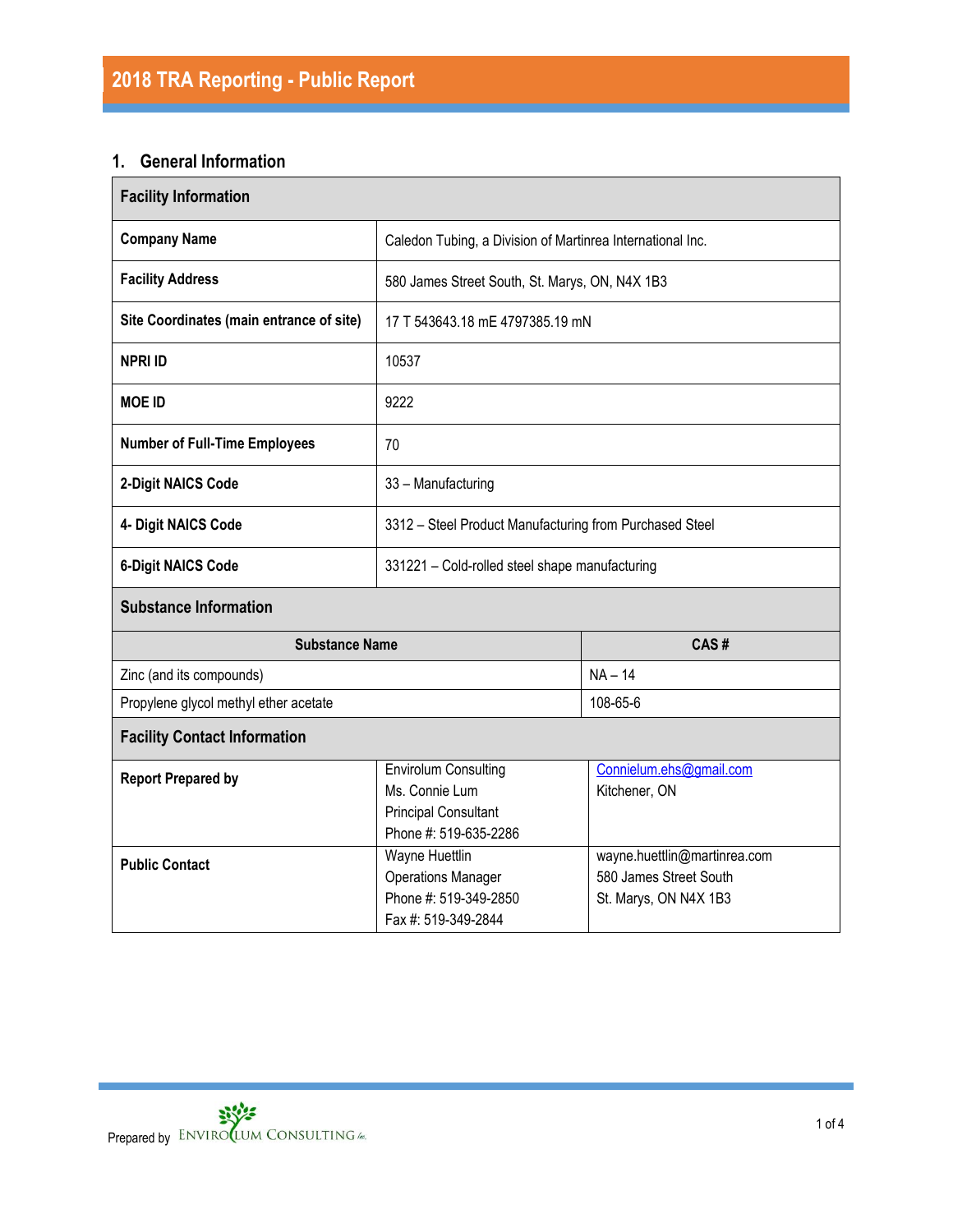# **2. Toxic Substance Accounting Summary**

Facility-wide Amounts of Toxic Substances Reported for 2018:

| <b>Substance Name</b>                 | <b>Used</b>  | <b>Created</b>           | <b>Contained In</b><br><b>Product</b> | <b>Release</b><br>to Air | Disposed /<br><b>Recycled</b> |
|---------------------------------------|--------------|--------------------------|---------------------------------------|--------------------------|-------------------------------|
| Zinc (and its compounds)              | 100 to 1,000 | $\overline{\phantom{a}}$ | 10 to 100                             | 0 to 1                   | 10 to 100                     |
| Propylene glycol methyl ether acetate | 10 to 100    | $\overline{\phantom{a}}$ | $\overline{\phantom{a}}$              | 10 to 100                | $\overline{\phantom{a}}$      |

**NOTE:** Units are expressed in tonnes, unless otherwise indicated. '-- ' indicates not applicable.

# **3. Quantification Comparison to Previous Year**

### 3.1 Zinc (and its compounds)

|                                 | <b>Unit</b> | 2018         | 2017         | Change<br>(Unit)       | Change<br>(%) | <b>Rationale for Change</b> |
|---------------------------------|-------------|--------------|--------------|------------------------|---------------|-----------------------------|
| Used                            | Tonnes      | 100 to 1,000 | 100 to 1,000 | ↓ 10 to 100            | 435.2         | Decreased production.       |
| Created                         | --          |              |              |                        | --            |                             |
| <b>Contained In Product</b>     | Tonnes      | 10 to 100    | 10 to 100    | 11 to 10               | t 14.7        | No significant change       |
| Release to Air                  | Tonnes      | $0$ to 1     | $0$ to 1     | $\downarrow$ 0 to 1    | 435.2         | Decreased production        |
| Release to Water                | --          |              |              | --                     | $-$           | --                          |
| On-site Disposal                | --          |              |              | $-$                    | --            | --                          |
| <b>Transferred for Disposal</b> | --          |              |              |                        | --            | --                          |
| Transferred for<br>Recycling    | Tonnes      | 10 to 100    | 100 to 1,000 | $\downarrow$ 10 to 100 | $+61.9$       | Decreased production.       |

## 3.2 Propylene glycol methyl ether acetate (PM Acetate)

|                                 | <b>Unit</b> | 2018      | 2017      | Change<br>(Unit)     | Change<br>(%) | <b>Rationale for Change</b> |
|---------------------------------|-------------|-----------|-----------|----------------------|---------------|-----------------------------|
| Used                            | Tonnes      | 10 to 100 | 10 to 100 | $\downarrow$ 1 to 10 | $+7.7$        | No significant change       |
| Created                         | --          | $- -$     | --        | --                   | --            |                             |
| <b>Contained In Product</b>     | --          |           | --        |                      | --            |                             |
| Release to Air                  | Tonnes      | 10 to 100 | 10 to 100 | $\downarrow$ 1 to 10 | $+7.7$        |                             |
| Release to Water                | --          | $-$       | --        | $- -$                | --            |                             |
| On-site Disposal                | --          | $-$       | --        | $- -$                | --            |                             |
| <b>Transferred for Disposal</b> | --          |           | --        |                      | --            |                             |
| Transferred for<br>Recycling    | --          | $- -$     | --        | --                   | --            |                             |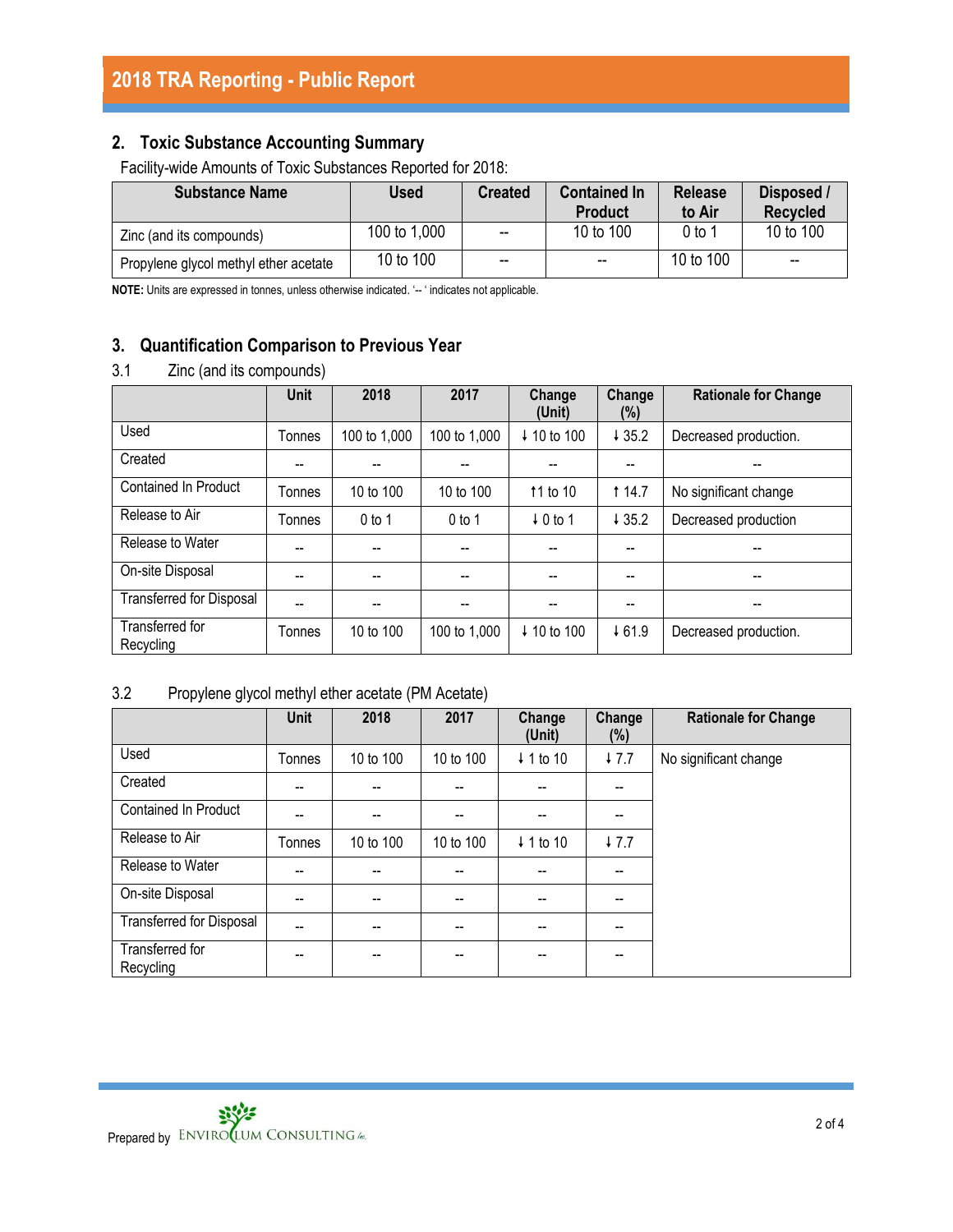## **4. Objectives**

#### Zinc (and its compounds):

Caledon Tubing prides itself on technological innovation in order to produce high quality products in an environmentally responsible manner. There are no options identified which will be implemented, however, as part of the continuous improvement program at the facility new opportunities will be reviewed on an on-going basis. As part of the continuous improvement practices at the facility, technical advances will be monitored for new opportunities to reduce the use of zinc at the facility.

#### PM Acetate:

Caledon Tubing prides itself on technological innovation in order to produce high quality products in an environmentally responsible manner. Wherever feasible, we will aim to reduce the use and emissions of PM Acetate at the facility. Further, this plan will determine the technical and economic feasibility of each option to determine which, if any, are viable for implementation at this time. As part of the continuous improvement practices at the facility, technical advances will be monitored for new opportunities to reduce the use of PM Acetate at the facility.

### **5. Progress in Implementing Plan**

5.1 Summary of Implementation for PM Acetate

| <b>Option to Implement</b>         | Amount Reduced during the prior calendar year (tonnes) |                |                            |                              |                             |                                 |
|------------------------------------|--------------------------------------------------------|----------------|----------------------------|------------------------------|-----------------------------|---------------------------------|
|                                    | <b>Used</b>                                            | <b>Created</b> | <b>Discharge</b><br>to Air | <b>Discharge</b><br>to Water | <b>Discharge</b><br>to Land | <b>Contained in</b><br>Product* |
| Improve application<br>techniques. | 1.0                                                    |                | 1.0                        |                              |                             | $\overline{\phantom{0}}$        |

\* NOTE: this applies only to those prescribed toxic substances that are not Criteria Air Contaminants, Volatile Organic Compounds (Part 4 or Part 5 of NPRI notice), or acetone.

5.2 The timelines set out in the current version of the plan has changed to February 2017. Implementation of this option has been completed.

#### 5.3 Comparison of Planned vs. Actual Actions Taken

| <b>Options to Implement</b>         | Implementation Steps Identified in the<br>Plan                   | Actual Steps Taken during the prior calendar<br>year |
|-------------------------------------|------------------------------------------------------------------|------------------------------------------------------|
| Improved application<br>techniques. | Purchase equipment<br>Install equipment<br>Run trial<br>Start-up | None taken. Implementation completed in 2016.        |

For information on on-site releases from the facility, as well as disposal and off-site recycling information please refer to National Pollutant Release Inventory's website: [http://www.ec.gc.ca/inrp-npri/.](http://www.ec.gc.ca/inrp-npri/)